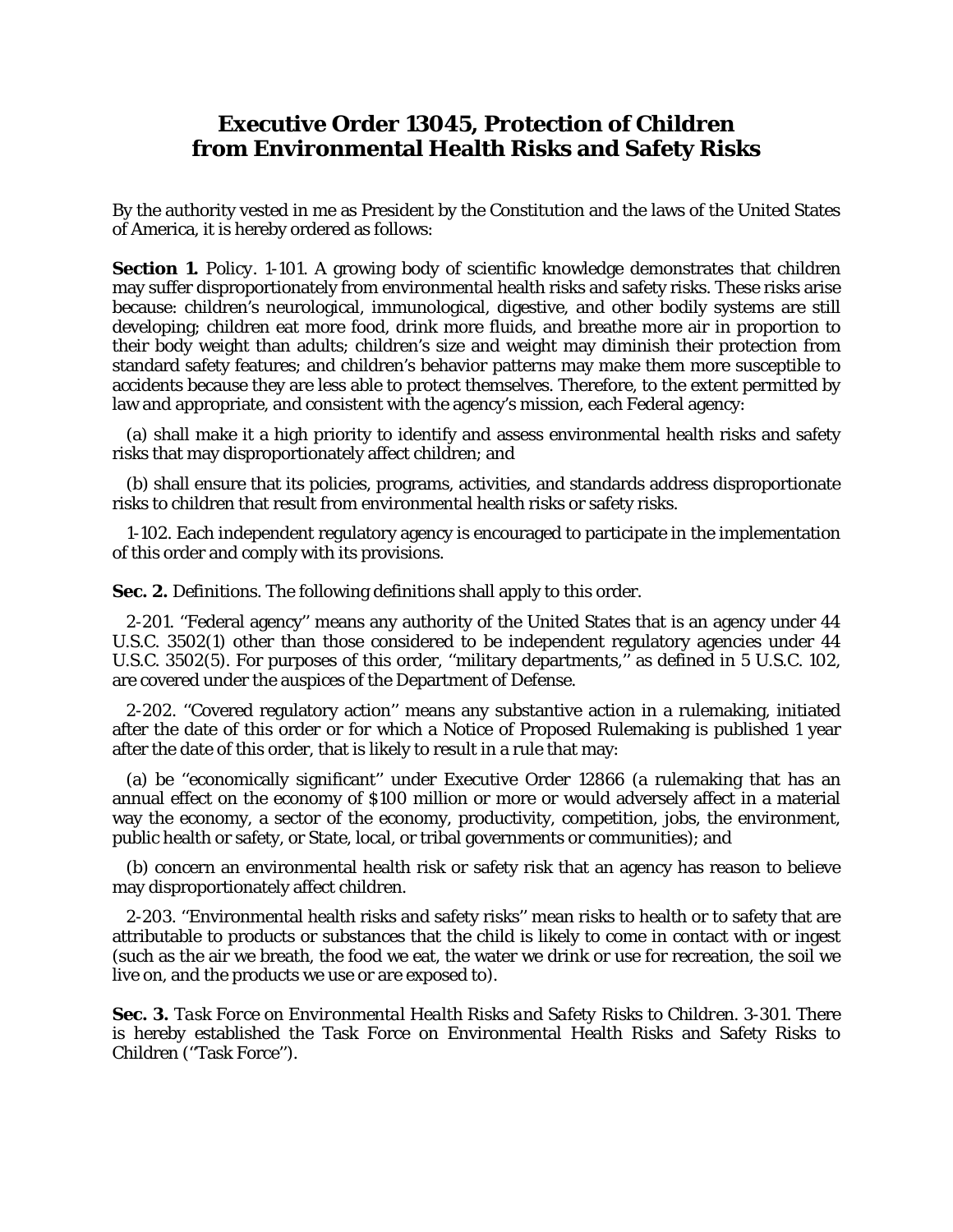3-302. The Task Force will report to the President in consultation with the Domestic Policy Council, the National Science and Technology Council, the Council on Environmental Quality, and the Office of Management and Budget (OMB).

3-303. Membership. The Task Force shall be composed of the:

(a) Secretary of Health and Human Services, who shall serve as a Co-Chair of the Council;

 (b) Administrator of the Environmental Protection Agency, who shall serve as a Co-Chair of the Council;

(c) Secretary of Education;

(d) Secretary of Labor;

(e) Attorney General;

(f) Secretary of Energy;

(g) Secretary of Housing and Urban Development;

(h) Secretary of Agriculture;

(i) Secretary of Transportation;

(j) Director of the Office of Management and Budget;

(k) Chair of the Council on Environmental Quality;

(l) Chair of the Consumer Product Safety Commission;

(m) Assistant to the President for Economic Policy;

(n) Assistant to the President for Domestic Policy;

(o) Director of the Office of Science and Technology Policy;

(p) Chair of the Council of Economic Advisers; and

 (q) Such other officials of executive departments and agencies as the President may, from time to time, designate.

Members of the Task Force may delegate their responsibilities under this order to subordinates.

 3-304. Functions. The Task Force shall recommend to the President Federal strategies for children's environmental health and safety, within the limits of the Administration's budget, to include the following elements:

 (a) statements of principles, general policy, and targeted annual priorities to guide the Federal approach to achieving the goals of this order;

 (b) a coordinated research agenda for the Federal Government, including steps to implement the review of research databases described in section 4 of this order;

 (c) recommendations for appropriate partnerships among Federal, State, local, and tribal governments and the private, academic, and nonprofit sectors;

 (d) proposals to enhance public outreach and communication to assist families in evaluating risks to children and in making informed consumer choices;

 (e) an identification of high-priority initiatives that the Federal Government has undertaken or will undertake in advancing protection of children's environmental health and safety; and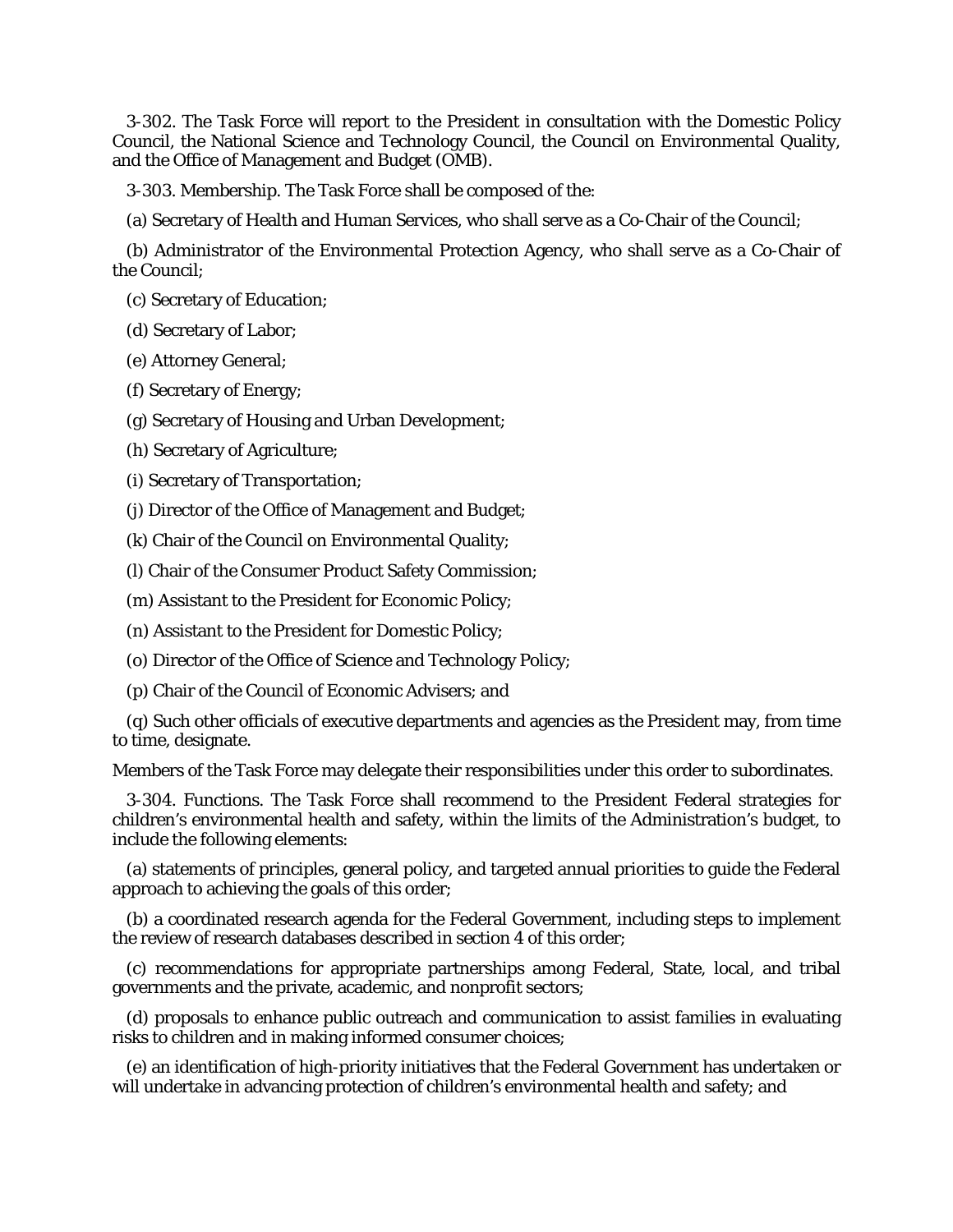(f) a statement regarding the desirability of new legislation to fulfill or promote the purposes of this order.

 3-305. The Task Force shall prepare a biennial report on research, data, or other information that would enhance our ability to understand, analyze, and respond to environmental health risks and safety risks to children. For purposes of this report, executive departments, the Environmental Protection Agency, and other agencies identified by the Task Force shall identify and specifically describe for the Task Force key data needs related to environmental health risks and safety risks to children that have arisen in the course of the agency's programs and activities. Each report shall also detail the accomplishments of the Task Force from the date of the preceding report. The Task Force shall incorporate agency submissions into its report and ensure that this report is publicly available and widely disseminated. The Office of Science and Technology Policy and the National Science and Technology Council shall ensure that this report is fully considered in establishing research priorities.

3-306. The Task Force shall exist for 8 years from the date of this order.

**Sec. 4**. *Research Coordination and Integration*. 4-401. Within 6 months of the date of this order, the Task Force shall develop or direct to be developed a review of existing and planned data resources and a proposed plan for ensuring that researchers and Federal research agencies have access to information on all research conducted or funded by the Federal Government that is related to adverse health risks in children resulting from exposure to environmental health risks or safety risks. The National Science and Technology Council shall review the plan.

 4-402. The plan shall promote the sharing of information on academic and private research. It shall include recommendations to encourage that such data, to the extent permitted by law, is available to the public, the scientific and academic communities, and all Federal agencies.

**Sec. 5.** *Agency Environmental Health Risk or Safety Risk Regulations*. 5-501. For each covered regulatory action submitted to OMB's Office of Information and Regulatory Affairs (OIRA) for review pursuant to Executive Order 12866, the issuing agency shall provide to OIRA the following information developed as part of the agency's decisionmaking process, unless prohibited by law:

 (a) an evaluation of the environmental health or safety effects of the planned regulation on children; and

 (b) an explanation of why the planned regulation is preferable to other potentially effective and reasonably feasible alternatives considered by the agency.

 5-502. In emergency situations, or when an agency is obligated by law to act more quickly than normal review procedures allow, the agency shall comply with the provisions of this section to the extent practicable. For those covered regulatory actions that are governed by a courtimposed or statutory deadline, the agency shall, to the extent practicable, schedule any rulemaking proceedings so as to permit sufficient time for completing the analysis required by this section.

 5-503. The analysis required by this section may be included as part of any other required analysis, and shall be made part of the administrative record for the covered regulatory action or otherwise made available to the public, to the extent permitted by law.

**Sec. 6.** *Interagency Forum on Child and Family Statistics*. 6-601. The Director of the OMB (''Director'') shall convene an Interagency Forum on Child and Family Statistics (''Forum''), which will include representatives from the appropriate Federal statistics and research agencies.